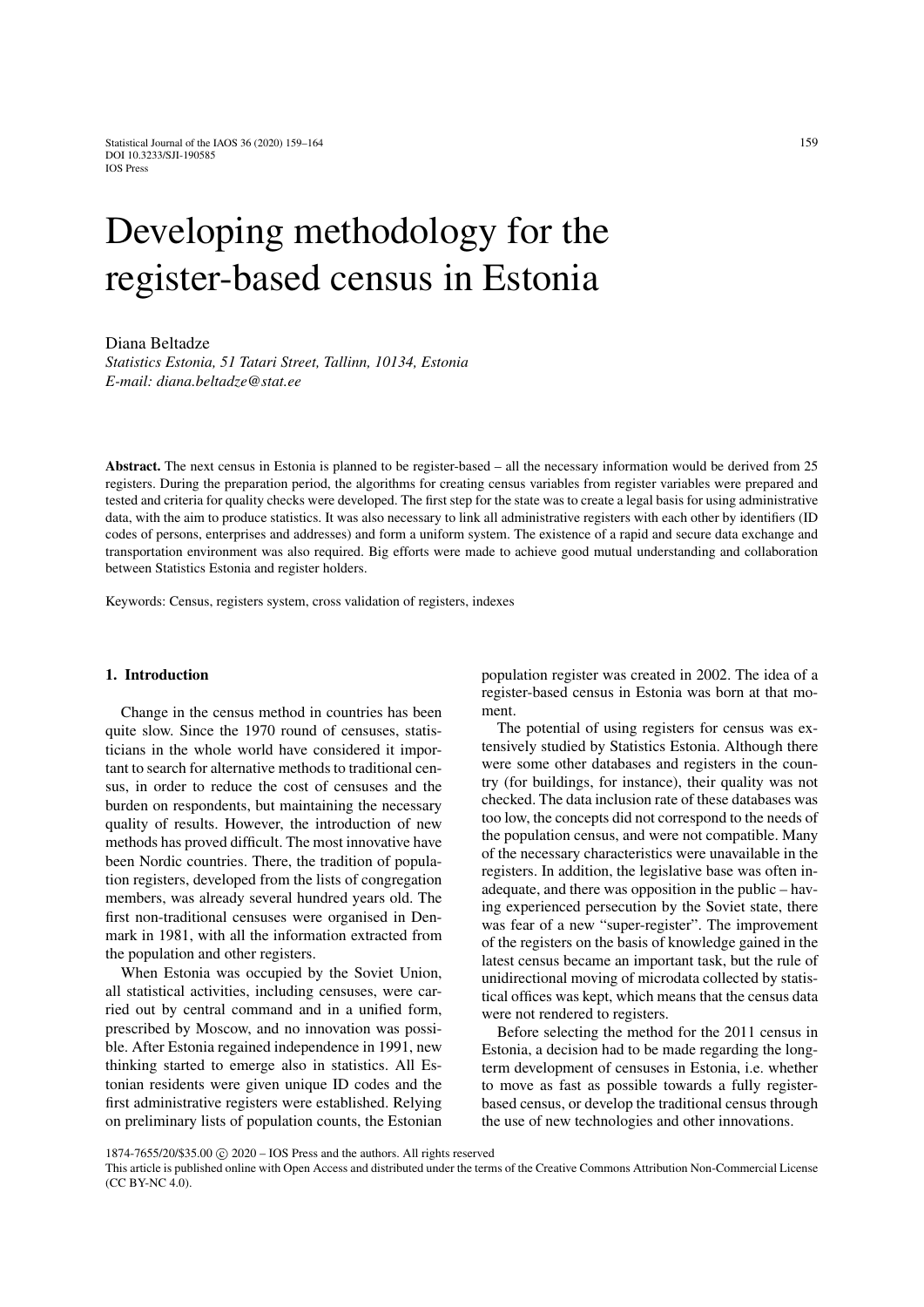Statistics Estonia decided to increase the use of administrative registers for statistical purposes in different fields. The target was to prepare for a register-based census using information technology solutions to maximise automated data collection.

For a register-based census in Estonia, a number of conditions had to be met at national level, the most important of which are:

- 1) a legislative basis supporting the creation and continuous updating of the registers, providing access to registers for the production of statistics and the right to combine data from different data sources;
- 2) availability of a population register of sufficient quality;
- 3) availability of building and dwelling registers of sufficient quality;
- 4) availability of sufficiently high-quality registers or databases that allow determining economic activity of the population (tax, pension, social protection and employment service registers and a business register);
- 5) a link between various registers and databases, which requires the adoption of identifiers (unique identifiers for persons, dwellings and buildings, and also for enterprises);
- 6) adequate harmonisation of register and census concepts, i.e. definitions in registers are useable for defining census concepts;
- 7) technical environment for rapid and secure data transportation from registers (via X-Road, which is the data exchange layer for information systems, a technological and organizational environment enabling secure Internet-based data exchange between information systems);
- 8) good cooperation between the producers of statistics, register holders and administrative bodies.

It is clear that registers can be of high quality when people accept the need for their data to be held in registers and understand that this is useful and necessary for them. However, a trusting relationship between the citizens and the state is not as strong in transition countries (Central and Eastern European countries) as, for instance, in the Nordic countries [\[1\]](#page-5-0). As a result, many people do not want to give adequate data (real addresses, for instance) to registers. Statisticians have to make a big effort to find defective data among the registered data and improve them for statistical use. The management of high-quality registers also requires sufficient financial resources for their continuous development and updating.

## 2. Preparation for the register-based census in Estonia in 1996–2008

The possibility of a register-based census in Estonia has been considered since 2002. Before that, in late 1990s, it was rather non-realistic. In general terms, it can be said that the problem is as old as the national registers of Estonia. The issue that has been discussed more is the use of standards (address data, classifications). It has been stressed that selecting the registerbased census methodology requires that all mandatory census variables are to be covered by registers, that there is a system whereby all objects observed by census have been identified and that address data are used.

The issue of registers emerged in Statistics Estonia's correspondence with authorities again in 2005, when the quality of registers was assessed. One of the reasons why the issue was not addressed earlier was the strict legal environment for producing statistics, e.g. it was prohibited by law to use the microdata of the 2000 census for statistical analysis (this applied until the entry into force of the new act in 2010). This meant that data validation work using register data was not possible in Statistics Estonia.

A new initiative was launched in 2007. This involved preparations for a new census round. Statistics Estonia analysed the availability of the population and housing census indicators in state databases (11) on the basis of a self-assessment questionnaire of the registers [\[2\]](#page-5-1). The study concluded that the use of register data, considering the compiled census programme, was not feasible due to the fact that databases and registers did not have sufficient information for census variables (*ibid*). The main shortcomings concerned the mandatory output of the European Union (EC, 2008) as well as additional variables needed by Estonian users. There was a complete lack of data on household composition and actual family status, but also on working time, religion, foreign language skills and agricultural activities of households required by different groups of Estonian users. Data on occupation, mother tongue, links between households and household members, the number of children born to a woman, educational attainment, migration and the place of birth of parents were under-covered. The data indicating living conditions was lacking. Metadata in registers were also incomplete. It was unknown whether the actual place of residence and the registered place of residence of persons coincided. There was no overview of people living in institutions (monasteries, children's homes, etc.). It was not possible to link the population regis-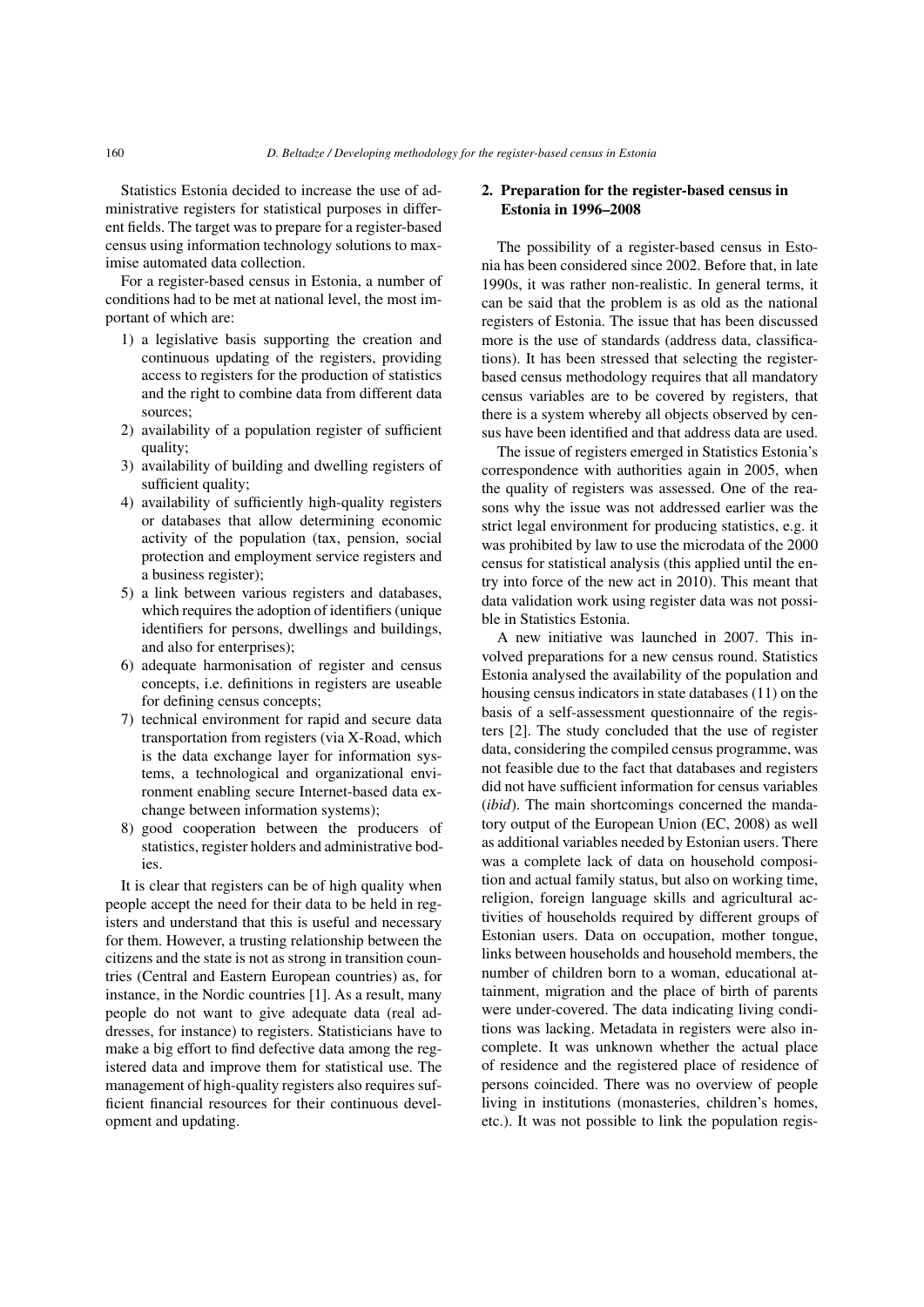<span id="page-2-0"></span>

| Person, household and dwelling characteristics in registers in 2013 |                                                                                                                            |
|---------------------------------------------------------------------|----------------------------------------------------------------------------------------------------------------------------|
| Assessment of<br>coverage in registers                              | Mandatory census variables                                                                                                 |
| $A$ – complete                                                      | Sex, age, country of birth, nationality.                                                                                   |
| $B$ – partial                                                       | Labour status, occupational status.                                                                                        |
|                                                                     | Useful area/number of rooms, building type of dwelling.                                                                    |
| $C$ – limited                                                       | Permanent residence, residence abroad and year of arrival, previous residence, relationships between household<br>members. |
|                                                                     | Housing arrangements, type of dwelling, basis for the use of dwelling, ownership status, number of persons living          |
|                                                                     | in the dwelling, technical characteristics of the dwelling (water supply system, toilet, washing facilities, heating       |
|                                                                     | type, time of construction).                                                                                               |
| $D$ – none                                                          | Occupation, place of work.                                                                                                 |

Table 1 Person, household and dwelling characteristics in registers in 2013

Source: Project "Register-based census methodology report" [\[1\]](#page-5-0).

ter to the register of construction works and buildings; hence it was possible that a person was registered in a dwelling that did not exist.

It was difficult to explain to the public and authorities that data needed from the census were not available or did not have the required quality in the registers and that combining the registers with survey data does not provide a satisfactory result. After a while, though, it became clear that it was too early to organise a register-based census in Estonia in 2011.

In conclusion for the period 1996–2008, it should be noted that there were two approaches to the use of registers for census: a pessimistic one, emphasising a lack of data quality and big data gaps in the registers, and an optimistic one, which was oriented towards the use of registers. The optimistic approach highlighted the possibility to save on population and census takers burden and also census costs by using modern information technology tools and possibilities to integrate data of various registers, reorganising the dispersed way in which information was handled by different authorities [\[5\]](#page-5-2). The view of the representatives of the pessimistic approach sprang from the responsibility for the quality of census results, gaps in legislation, lacking opportunities to update hardware and software platforms, including databases and systems, for the production of statistics. At the same time, there was a desire and willingness to cooperate more closely with various authorities and agencies to study the data of registers and find ways for improving the situation. In order to improve the data quality of registers, the producer of statistics recommended specifying data quality requirements and introducing auditing of the registers. It was also reminded that there was a need to ensure regular updating of the data in the registers and that it was crucial to harmonise the definitions and classifications used in different registers.

# 3. Preparation for the register-based census in 2009–2015

New impetus was given to the register-based census in the context of entry into force of the Official Statistics Act in 2010. Statistics Estonia was given the task to start preparations for a register-based census. The task of comparing 2011 census data with data in registers was stipulated by law (Official Statistics Act, chapter Census). The coverage of databases and registers was insufficient with regard to required indicators before the previous census [\[7\]](#page-5-3). It was settled that the assessment and improvement of the quality of registers using census data was a prerequisite for the transition to a fully register-based census. A comparative analysis of datasets was done in 2008–2013 after all census results were published. It was concluded based on the analysis that it was possible to get the needed information on most mandatory census variables by combining registers and 2011 census data. This concludes that registers could be used for a census. At the same time, similarly to the results of the methodological report in 2013 (see Table [1\)](#page-2-0), the analysis results showed that in many cases the data quality might be insufficient.

In general, the inter-institutional methodology project resulted in a relatively negative assessment of Estonia's system of registers and raised questions about Estonia's ability to conduct a register-based census. Nonetheless, preparations for the registerbased census in Statistics Estonia continued. The 2013 Register-based census methodology report [\[1\]](#page-5-0) also refers to the need to start work to improve data quality in the registers; however, the question about how the collected data should be improved in the registers remained. Registers are document-based in Estonia, which sets a limit on their corrections, as there is a need for a legal basis. Legislation for this is complicated and the situation cannot be solved either by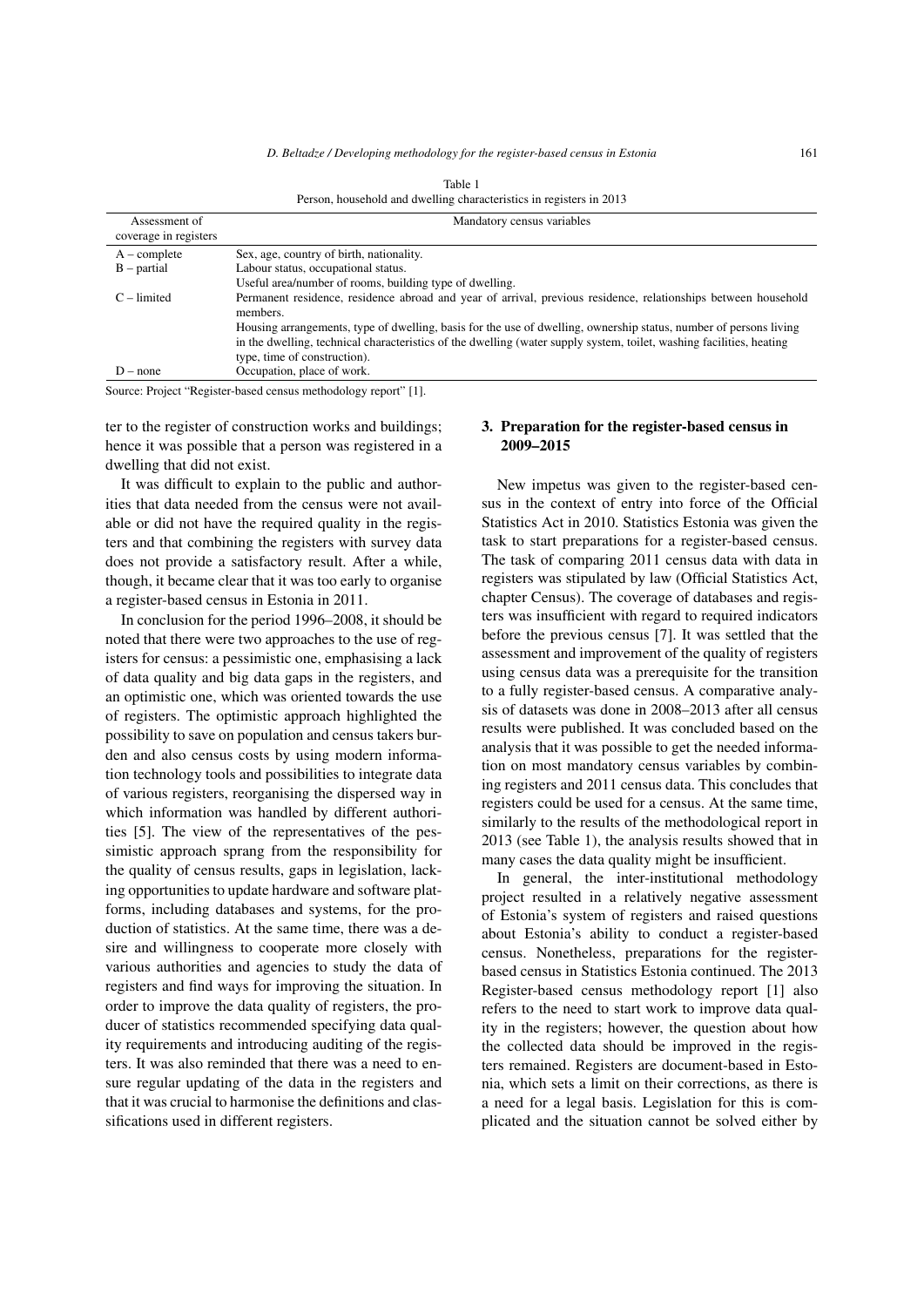the register keeper or Statistics Estonia. There were no good solutions to the issue at this point in time.

By 2014, as a result of intensive collaboration of statisticians and register holders, a new level had been reached in terms of the interoperability of state information systems:

- 1) almost all census characteristics, except occupation and place of work, were covered by registers;
- 2) there was a system of personal identification codes, on the basis of which all personal data registers had identifiers (ID codes) and the linking of personal data was possible;
- 3) there were codes for address objects and the inhabitants were linked to their dwellings by address codes and ID codes of persons. People were linked to the organisations where they were working using commercial register codes. Negotiations for amendments to the legislation were initiated to begin collecting data into the employment register (place of work and occupation) and the population register (residential address).

Considering the new situation, Statistics Estonia decided to start preparing for a register-based census and test the situation in two trial censuses in 2016 and 2019.

New goals were set to:

- resolve questions of the substantive/legal/ technical possibility of a register-based census;
- settle the relationship between the definitions of registers and census variables;
- create a concept and plan for capturing census data;
- develop a methodology for determining the population of the census, i.e. who should be enumerated;
- develop a framework for quality improvement that would ensure coverage, accuracy, regular updating of data in registers.

In conclusion, during the period of discussions about the register-based census in 2009–2015, progress was made towards networking and interoperability of information systems. An address standard was adopted by the population register; data quality was measured both by database keepers and Statistics Estonia; there was a secure data exchange environment; registers had owners and the owners had tasks; census data could be used for data methodology work and quality standards were established for data.

### 4. Preparations in 2015–2019

The methodology report and results of the last census were analysed and a decision was made in Statistics Estonia to continue developing the register-based methodology within the EU grant works in spite of the pessimistic prospect for the register-based census from the point of view of the authors of the report [\[1\]](#page-5-0).

From 2015 to 2019, the methodology team for the register-based census in Statistics Estonia worked in the following main directions:

- 1. cooperation with state registers to verify the quality of the data therein, identify shortcomings and support efforts to improve the quality;
- 2. development and testing of algorithms for the calculation of census variables based on the information in registers;
- 3. development of the methodology (indexes) for correcting inaccuracies in register data using models based on the information obtained from multiple registers and other sources of information.

The main concern in a register-based census pertains to incorrect data submitted by the population. Estonia's greatest problem in this respect is the inaccuracy of residence data in the population register.

This has forced Statistics Estonia to develop an "index methodology" to verify and specify the register data on the basis of a large number of other registers and data sources. From each register containing information about people living in the country, it is possible to get signs which are useful for making decisions about persons. Index is defined yearly as a linear combination of signs received during the year. The value of an index varies between 0 and 1, and it can be considered a probability of a positive event: the person is a resident, the pair of persons constitute a partnership couple, the household lives in the given dwelling. To make a decision, a threshold is used: if the index value is higher than the threshold, the event is considered positive. In defining the index, there are two crucial questions:

- 1) Defining the weights of signs. In principle, the task can be solved by using some multivariate procedure (logistic regression, discrimination) or machine learning procedure, if there exists a good and reliable training sample.
- 2) Defining the threshold that allows to make a decision. To calculate a threshold, empirical training data are used, and the value of the threshold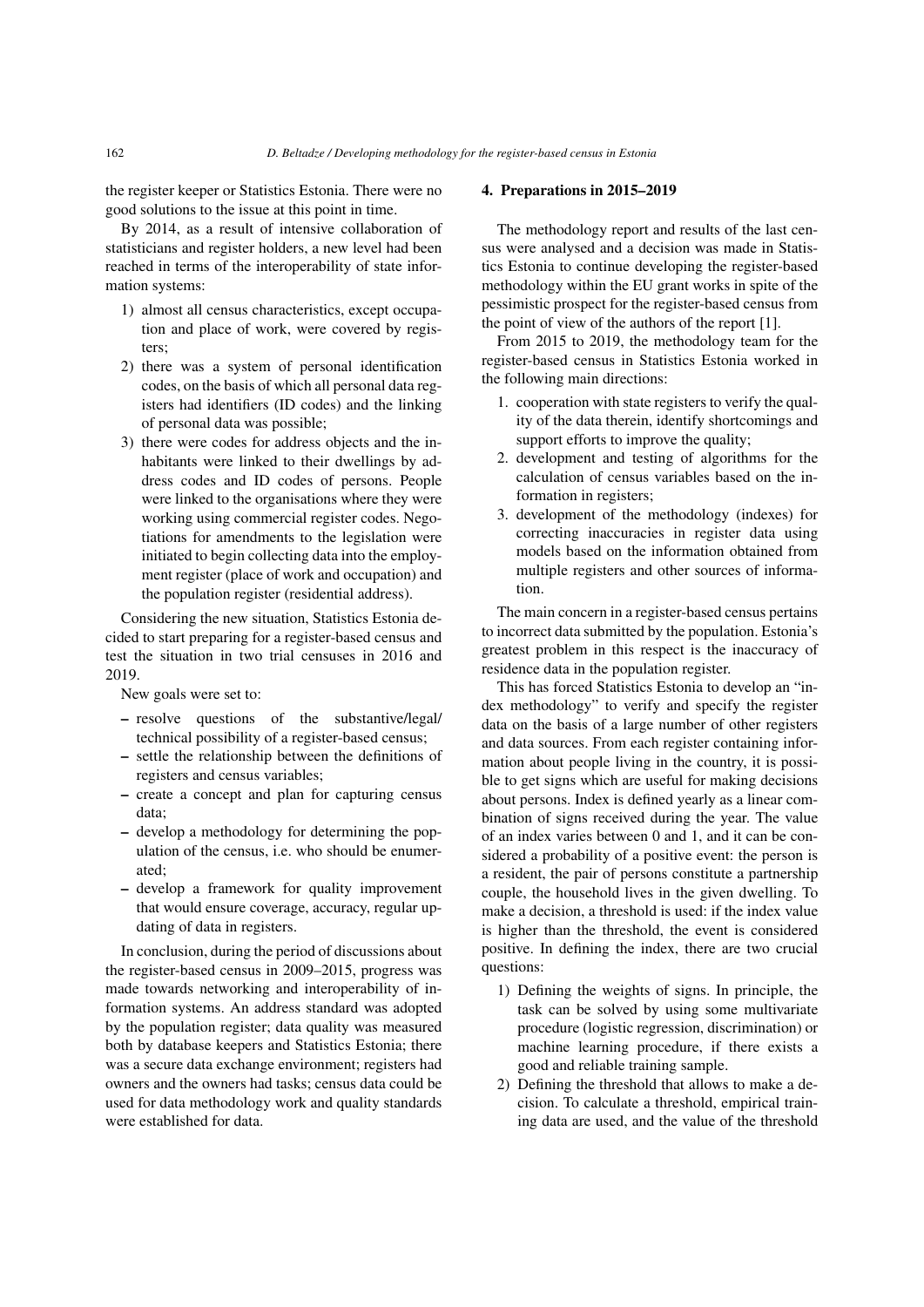is calculated in a way that the inclusion error and exclusion error are in balance and as minimal as possible [\[11\]](#page-5-4).

These indexes use Estonia's system of administrative registers, which uses common identifiers and allows linking and combining the data of different registers. Assuming that, in the present day, a person living in Estonia inevitably leaves certain traces of activity in the form of records in different databases, it is possible to verify the person's residence in the country as well as connections between persons and their locations on an annual basis. Such verification is based on signs of life, signs of partnership and signs of placement that are recorded in registers every year [\[12\]](#page-5-5). The annual indexes are established as linear combinations of the respective signs, which makes it possible to trace yearly the change in a person's residence or partnership status and dwelling address.

The indexes are calculated for all persons who have ever received an Estonian personal identification code. This makes it possible to monitor transnational persons who have left Estonia, including to detect whether they have returned, or how trans-boundary commuters move between their homeland and other countries [\[13\]](#page-5-6).

Even though the general indexing principles have been established and model parameters have undergone empirical assessment, the methodology itself is still developing and new signs can be added depending on new information (including big data) becoming available [\[14\]](#page-5-7). The accuracy of index-based estimates has been assessed through the use of additional surveys, and the first results are very good in the case of the residency index, good in the case of the partnership index and satisfactory in the case of the placement index. Adding new information (further signs) will result in the consistent improvement of the accuracy of index-based estimates.

The index-based methodology has been presented in research articles and at international conferences. Population statisticians of several countries who face similar problems have expressed interest in the practical applicability of the indexes. The baseline situation for the register-based census can be quite diverse in countries but there are international requirements and standards for the outputs of register-based population and housing censuses. These requirements are the same, irrespective of the particular census methodology. Considering this background, it is very important to plan and execute the necessary number of successful pilot censuses before the first register-based population and housing census.

The rehearsal in 2019 was to pilot a full-scale register-based census where nearly all output variables are calculated on the basis of register information.

This option facilitates the testing of:

- the availability of information in registers and transportability of the data;
- the quality and coverage of the register information in relation to the total population;
- the performance and accuracy of the algorithms developed for the calculation of census characteristics;
- the capacity of model-based indexes (residency index, partnership index) to generate estimates that reflect the actual situation.

The quality of the results of the pilot census were assessed according to the developed rules and norms, with regard to all mandatory output variables as well as sets of variables (cubes and marginal cubes). The results of the second pilot census were reassuring.

At the end of October in 2019, the census variables were agreed upon in the census committee of the Government of Estonia. The variables included those based on the needs of the users of statistics in Estonia, including researchers. Not all these new variables can be compiled on the basis of registers. Therefore, it was recommended that Statistics Estonia review its decision about register-based census approach for the next census. Another option for the census will be implemented.

Estonian users have been very demanding and critical towards the quality of census results. There are also research groups taking interest in different facets of society and they wish to obtain information on health, religion, command of languages, ancestry, etc. from the census. A large part of this information is also available from registers, but the extraction needs additional efforts, e.g. a data-mining methodology.

Indexes were also tested using a special survey in 2018, which demonstrated that despite the fact that indexes improve deficiencies in the data, not all of them are 100% reliable. Partnership index should be improved in the case of young couples. Also determining the real place of residence of young people (students) was determined to be rather difficult.

The strategic risk has been emphasised that the results of the register-based census will not meet the needs of Estonian users, because it is difficult to find a workable solution to improve the data quality of the place of residence in the register.

However, there is a possibility to use big data. For instance, it is possible to check if a dwelling is inhab